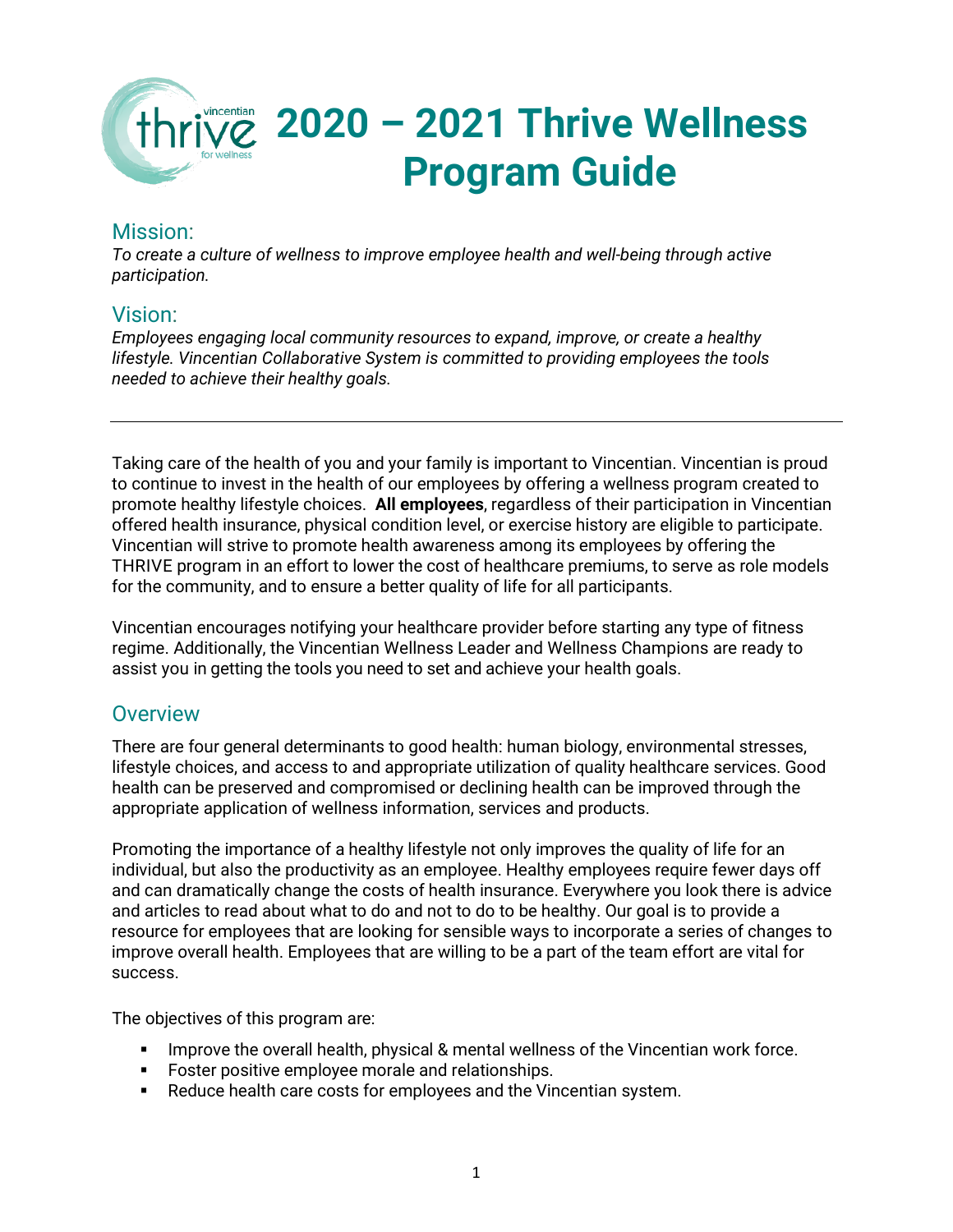### **Employee Health Insurance Incentive**

To be completed November 1, 2020, to October 31, 2021, to receive the reduced deductible for 2022.

By completing the requirements of the Thrive wellness program in 2021, employees enrolled in health insurance through Vincentian will, in 2022, receive a reduced yearly deductible subsidized by Vincentian **and** a per paycheck discount in their premium payment.

In addition, in 2021, spouses covered on insurance through Vincentian must complete their requirements to receive, in 2022, the reduced yearly deductible subsidized by Vincentian and the employee receives an additional per paycheck discount in their premium payment.

*Please note that due to the changing healthcare environment it is very possible that health insurance premiums will increase in 2022. Vincentian encourages all employees and their spouses to complete the Thrive Wellness Program requirements to help minimize the effects of a possible increase.*

As an example of the reduced deductible incentive, employees who completed the wellness program in 2020 received a reduced deductible of \$750 for a single person and \$1,500 for a family for 2021. The standard deductible without completing the wellness activities is \$3,000 for a single person and \$6,000 for a family for 2021.

#### **Thrive Wellness Program Requirements:**

Employees must complete the required MyHealth Questionnaire, Biometric Screening, and Physical Exam, and earn 250 points through the wellness activities listed below. In addition, spouses covered on insurance through Vincentian must complete the required MyHealth Questionnaire, Biometric Screening, and Physical Exam.

Employees may participate in any combination of the below activities to add up to 250 points. Track your progress on the online wellness portal through UPMC.

- Attend or view online "Lunch and Learn" Sessions (25 points each, maximum 75 points)
- Participate in UPMC Weight Race (50 points)
- Participate in UPMC Activity Challenge (50 points)
- Achieve 5% decrease over last year in, or have optimal, total cholesterol, LDL, glucose, or BMI – *Screening must be through Quest Patient Service Center or Onsite Screening* (25 points)
- Have optimal blood pressure *Screening must be through Quest Patient Service Center or Onsite Screening* (25 points)
- Flu Shot (25 points)
- A1C Screening (25 points)
- Diabetic Retina Exam (25 points)
- Breast Cancer Screening\* (25 points)
- Cervical Cancer Screening\* (25 points)
- Colorectal Cancer Screening\* (25 points)
- EAP/LifeSolutions call (or virtual) for work-life services or clinical counseling case (25 points each, maximum 50 points)
- Coaching Session and Health Risk Review (10 points per call, maximum 100 points)
- Condition Management & Lifestyle Health Coaching Programs. There are many to choose from on the portal or through the RxWell app (100 points for completion)

**Optimal Ranges are:** BMI- 18.5 to 24.9 Blood Pressure- Less than 120/80 Total Cholesterol- Less than 200 LDL- Less than 130 Glucose- 65 to 99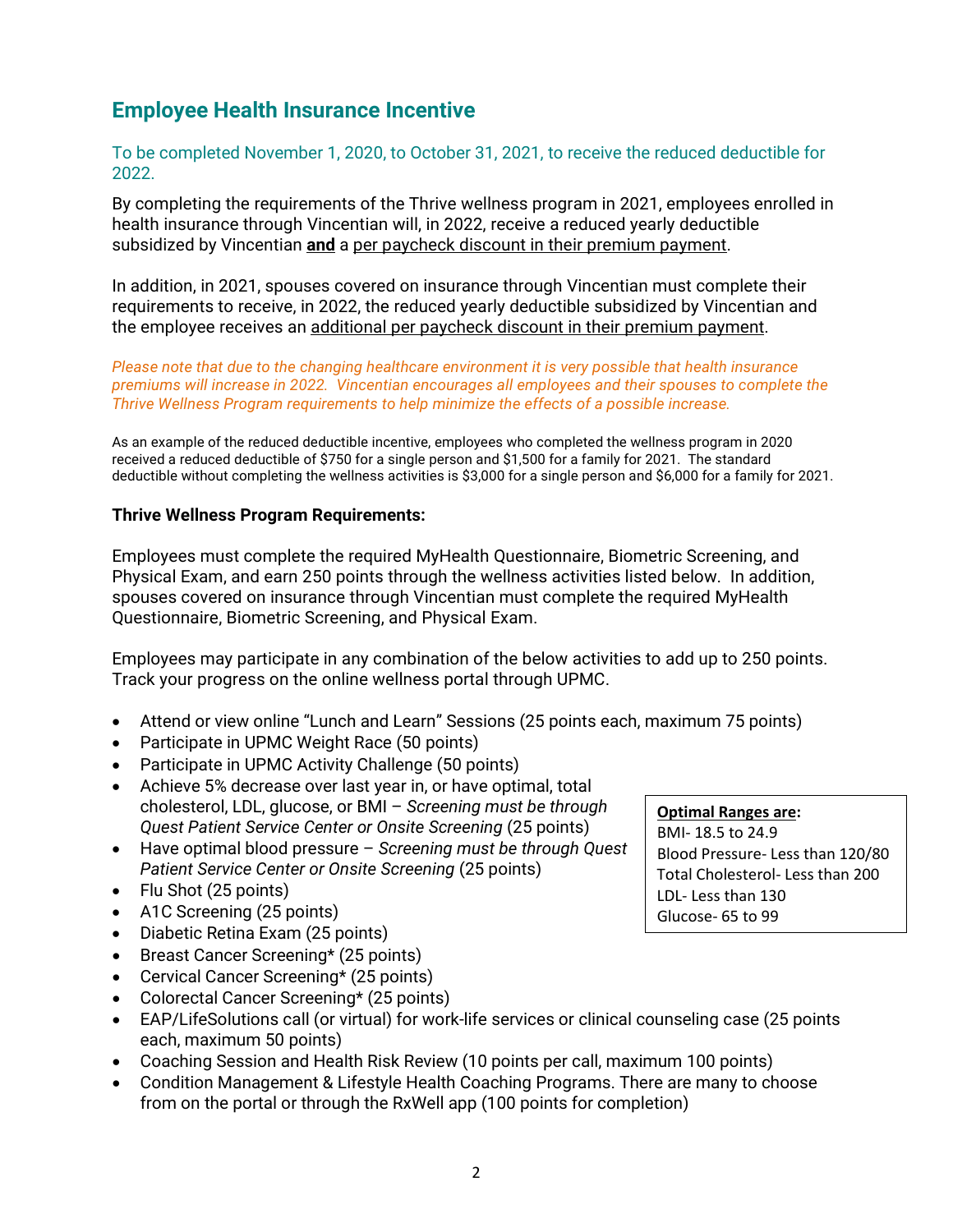- Follow-up Calls for Lifestyle Health Coaching Programs (10 points each, max. 30 points)
- Online Coaching Activities (5 points each, maximum 10 points)
- Activity Tracker Record exercise or steps taken on the portal 6 days per month, or sync activity tracker (15 points each month, maximum 105 points)
- Other Campaigns through UPMC (25 points each)
- Enroll in Weight Watchers Virtual or In-person Workshop Program (100 points for completion of 12 weeks – must manually submit attendance verification form from your instructor to jregan@vcs.org)

\*Per insurance provider preventive schedule.

Required Completion by employee and covered spouse:

- MyHealth Questionnaire
- Biometric Screening
- Physical Exam

## **Health & Wellness Calendar of Events**

- *Lunch and Learns (Live UPMC Webinars or recorded videos at any time via Survey Monkey)* (see page 7 of this program guide for schedule) 20-minute wellness informational sessions. View videos at your convenience via Survey Monkey or live webinars of wellness topics. Incentive points awarded for participation.
- *UPMC Weight Race –January 25 to April 16, 2021* Registration is January 6 to February 1 for this 12-week weight loss or weight maintenance challenge. Prizes awarded to top teams and individuals who reach their goals. Incentive points awarded for participation.
- *Weight Watchers Digital and/or Virtual Workshops* Employees who register for virtual workshops meet virtually weekly to weigh-in and learn about nutrition and losing weight. Incentive points awarded for completion of 12 weeks of virtual workshops.
- *UPMC Activity Challenge – TBD by UPMC* 12-week activity race. Prizes awarded to top 3. Incentive points awarded for participation.
- *Free Biometric Screenings – In Person At Quest Location or Home Kit through Quest: January 1 to October 29, 2021* (see page 4 for more information) **or** *On Site: July 14 at Vincentian de Marillac, July 15 at Vincentian Marian Manor, July 16 at Vincentian Home, or July 21 at Schenley Gardens.*

Screenings for cholesterol, glucose, etc. provided. This is a requirement to earn the reduced deductible health insurance incentive.

- *Wellness Week – October 4-8, 2021* Incentive prizes awarded for participation.
- *Other Events/Challenges throughout the year* Prizes for participation and points awarded (to be determined)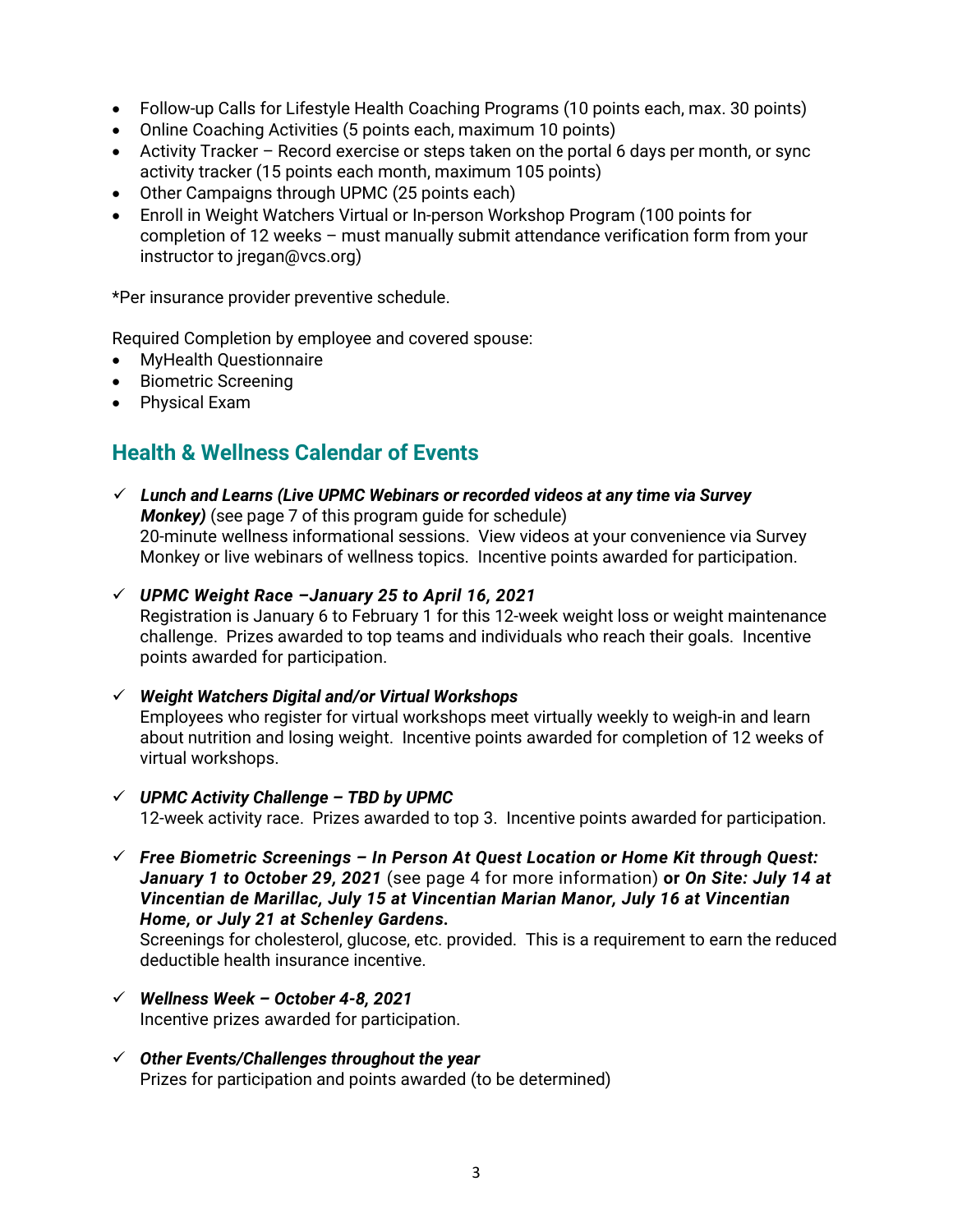## **Biometric Screenings**

Vincentian is proud to offer free biometric screenings for **all** employees by any of the three ways below.

- 1. Visit a Quest location at a time and location convenient to you between January 1, 2021, and October 29, 2021. You must follow the instructions below to register for your screening so it is free through Vincentian.
	- Go to this link:<https://my.questforhealth.com/mobile/welcome/home>
	- Enter the Registration Key: Vincentian 2021 and click "Register Now"
	- Click "Accept & Continue"
	- Enter your UPMC Member ID, date of birth, and relation
	- Create Your Account by creating a username and password
	- Enter your information indicated and Click Save
	- Click "Schedule a Screening" under the "Wellness Screening, At a Patient Service Center"
	- Select a Quest location convenient for you to have your screening
	- Choose the date and time for your screening, Click Continue
	- Click Confirm
- 2. Order a Home Kit. Your at-home kit will be sent to the address you provide. Detailed instructions for collecting your sample (this is a dried blood sample with a finger prick) and returning it will be provided in the home kit. You must return your materials to Quest no later than October 29, 2021. If you need assistance requesting your biometric screening home kit, please call UPMC Member Services at 1-888-876-2756 for assistance.
	- Click on this link[: https://my.questforhealth.com](https://my.questforhealth.com/)
	- Under Create Account, enter the Registration Key: Vincentian2021 and click Register Now.
	- Read the terms and conditions and if you agree, click Accept & Continue.
	- Enter your UPMC Member ID and date of birth and click Continue
	- Continue to follow the instructions creating your username and password, etc. (Unless it indicates you already have an account, then just enter your username and password to login. If you forgot your username or password, there are options for retrieving it on this screen.)
	- When you get to the screen with the Wellness Screening section, under At-Home Test, click Order Materials.
	- Review and Confirm your home address where the kit will be sent and click Confirm.
- 3. Attend an onsite biometric screening July 14 at Vincentian de Marillac, July 15 at Vincentian Marian Manor, July 16 at Vincentian Home, or July 21 at Schenley Gardens. Watch for more information posted in the facilities or via email.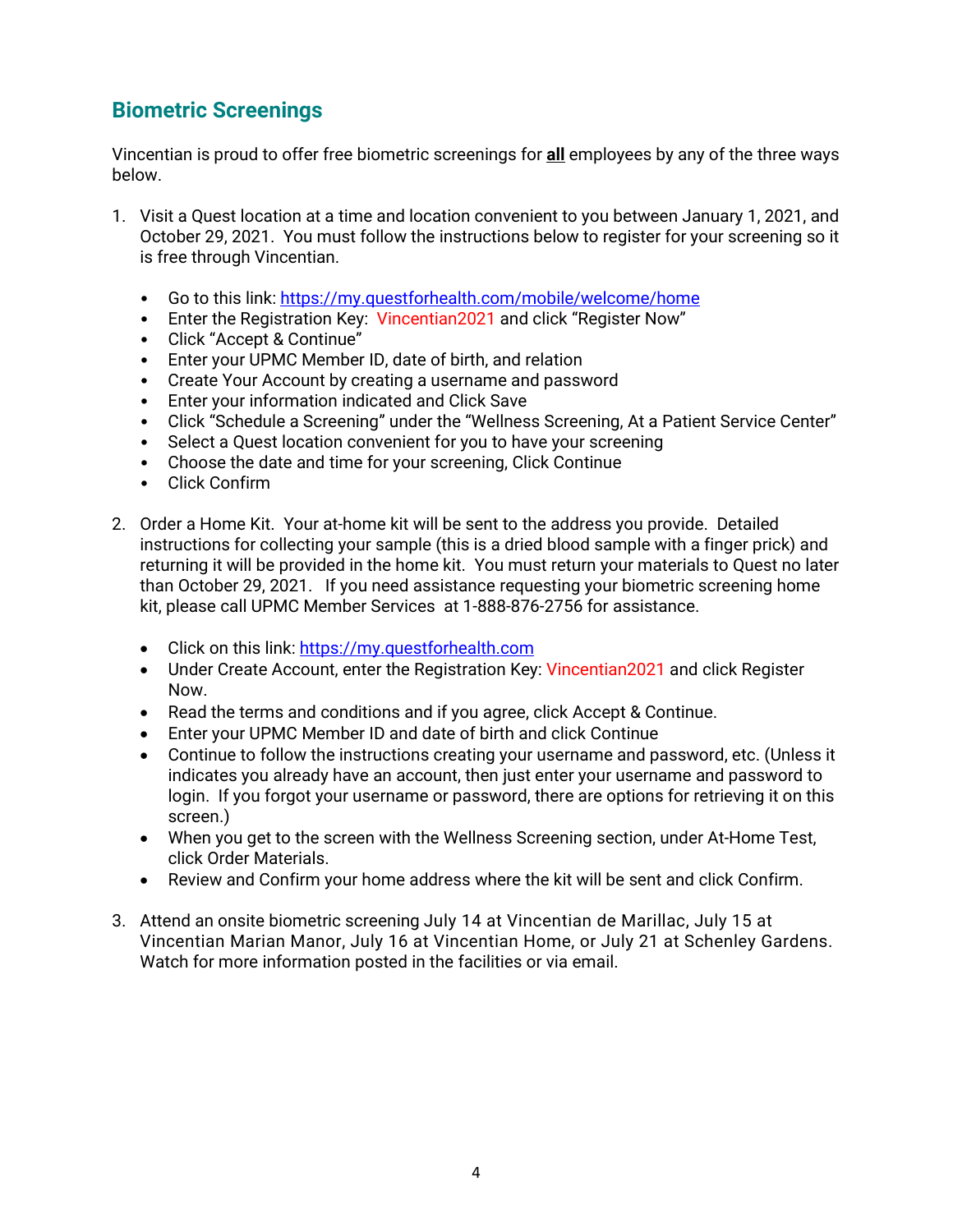## **THRIVE Online Wellness Portal through UPMC (Take A Healthy Step)**

The online wellness portal is the heartbeat of the THRIVE program. People mistakenly believe that being healthy is only about exercise and diet when there is much more. The THRIVE online wellness portal goes a step further and encourages employees to manage stress, improve sleep, schedule daily quiet times, and take care of themselves from a "whole person" perspective. Employees earn points when they participate and complete the various areas of the THRIVE wellness portal through UPMC.

A significant part of the THRIVE online wellness portal is to increase awareness and participation in the program.

There is a link to login to the portal on every Vincentian computer desktop. You can also download the app to your smartphone or utilize the mobile browser.

### **Wellness Champions, Wellness Leader, Health Coaching**

Wellness Champions and the Wellness Leader are available to assist all Vincentian employees in whatever questions they may have regarding the THRIVE program. Employees can reach a Wellness Champion or the Wellness Leader (see page 8 of this program guide) by clicking Resource Center on their desktop or the desktop of the computers in the Learning Center and going to the THRIVE folder to find their contact information.

UPMC health coaches are available to help employees needing assistance setting and reaching their goals. The health coaches are aware of the importance of the doctor/patient relationship. Their coaching is not a replacement or substitution for your provider's care; it is an addition to that care. The role of the Health Coaches is:

- To assess health habits and to assist employees in identifying and setting health goals.
- To assess readiness to change and provide necessary information, guidance, and support to move forward in meeting health goals.

*To contact a UPMC Health Coach call 1-855-395-8762.*

### **Membership Discounts**

*Active and Fit Direct Program through UPMC allows you to choose from 9,000+ participating fitness centers and YMCAs nationwide for \$25 a month, plus \$25 enrollment fee.*

### **Registration**

Employees utilizing Vincentian's health insurance through UPMC are automatically registered in the Thrive wellness program. Employees not enrolled in UPMC insurance are encouraged to participate in the Thrive program and may do so by completing a registration form and submitting it to the Wellness Leader at the VCS Corporate Office. Vincentian employees who register for the THRIVE program and log into the online wellness portal through UPMC are eligible for the incentive program! There are several ways through the Incentive Program that employees can earn gift certificates, prizes and points.



Center

thrive

**THRIVE**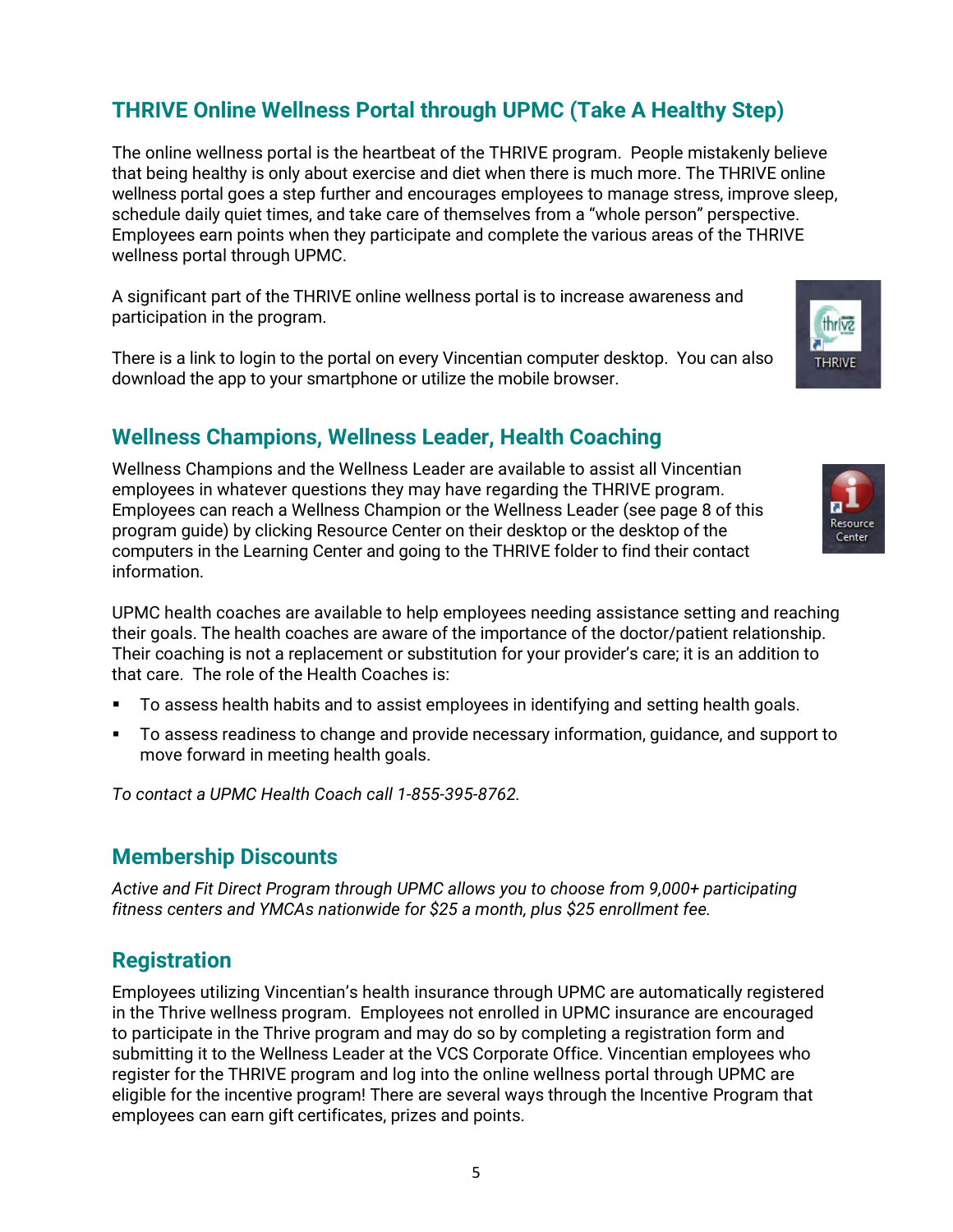## **Ready to Get Started?**

- Simply go to the UPMC Health Plan Website [\(https://www.upmchealthplan.com/\)](https://www.upmchealthplan.com/). If you have already created an account, just login. If not, follow the instructions to create a username and password (you will need your UPMC Member ID#). You can also click on the Thrive icon on any Vincentian computer desktop or in the Learning Center. Once logged in, click on "Better Health and Wellness."
- Download the UPMC app to your smart phone. Just search for "UPMC Health Plan." You can see your point status, register for the UPMC Weight Race, complete the health questionnaire, access your health plan and much more.
- Another valuable UPMC App to download is the "RxWell" app. Ready to make a change but don't know where to start? RxWell by UPMC can help you on your journey to better health. With RXWell, you can develop healthy habits that will lead to lasting change. Programs available include Anxiety, Depression, Stress Rwell Management, and other UPMC Lifestyle Programs. Through the App you can also get health coach support, receive a personalized plan, set up goals, message your health coach to get help along the way, and calm your mind and body in just

10 minutes a day. The App is free in the Apple App Store or Google Play, and you can earn 100 points for completing a program!

- *Contact UMPC Member Services at 1-888-876-2756 for assistance/questions on the website and apps.*
- *Begin completing activities and track your points.*
- *Get healthy, reduce stress, lose weight, improve your physical condition and most of all feel better!*



**UPMC** HEALTH Plan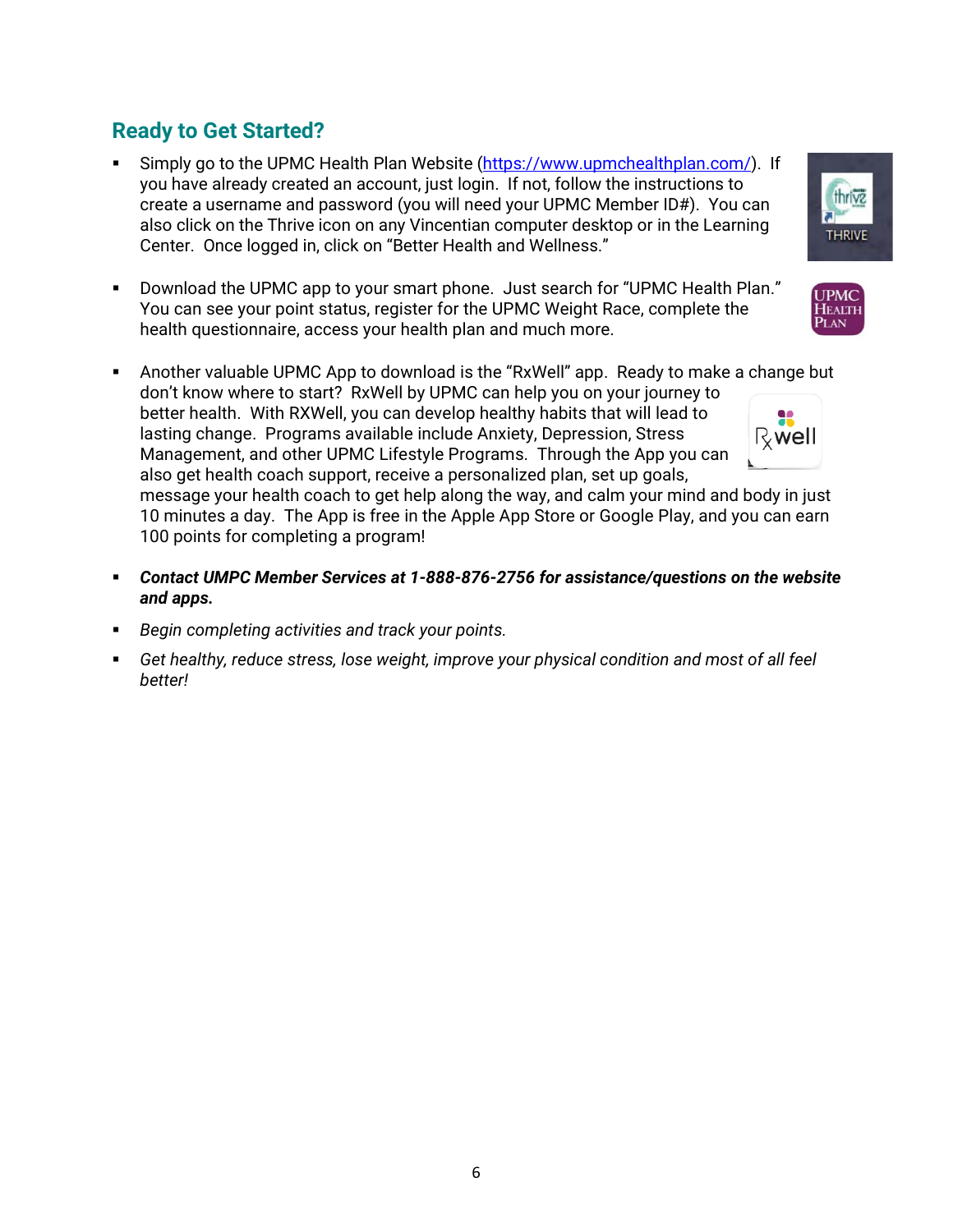## **SCHEDULE OF THRIVE LUNCH & LEARNS FOR 2020-2021**

### **2021 Thrive Lunch and Learns Live Webinars by UPMC**

| <b>Date</b> | <b>Topic</b>                                 | <b>Time</b> | <b>Location</b>                        |
|-------------|----------------------------------------------|-------------|----------------------------------------|
| 11/11/2020  | Seven Habits to a More Productive Work Day   | 1:30 PM     | Live Webinar by UPMC                   |
| 12/3/2020   | <b>Physical Activity Tracking Technology</b> | 10:30 AM    | Live Webinar by UPMC                   |
| 12/16/2020  | Fat Facts: Healthy Fats = Healthy Heart      | 1:30 PM     | Live Webinar by UPMC                   |
| 1/13/2021   | All About EAP                                | 7:30 PM     | Live Webinar by UPMC                   |
| 2/10/2021   | <b>Health Coaching</b>                       | 7:30 PM     | Live Webinar by UPMC                   |
| 3/10/2021   | High Blood Pressure. How Risky Is It?        | 1:30 PM     | Live Webinar by UPMC                   |
| 4/14/2021   | Your Health Journey: Know Your Numbers       | 10:30 AM    | Live Webinar by UPMC                   |
| 5/12/2021   | Staying Healthy on the Go                    | 7:30 PM     | Live Webinar by UPMC                   |
| 6/9/2021    | <b>Summer Sun Basics</b>                     | 1:30 PM     | Vincentian Home, Basement Training Rm  |
| 7/14/2021   | <b>Stress Less</b>                           | 10:30 AM    | Vincentian de Marillac, Activity Room  |
| 8/11/2021   | Seven Essential Health Habits                | 7:30 PM     | Live Webinar by UPMC                   |
| 9/15/2021   | Screen, Test, Act for Prediabetes            | 1:30 PM     | Marian Manor, B Building Conference Rm |
| 10/13/2021  | The Power of Plants                          | 10:30 AM    | Vincentian de Marillac, Activity Room  |
| 11/10/2021  | <b>Healthy Holiday Celebrations</b>          | 1:30 PM     | <b>Schenley Gardens</b>                |
| 12/8/2021   | Good Form, Good Health                       | 7:30 PM     | Live Webinar by UPMC                   |

### **Recorded Thrive Lunch and Learns – 2021 Viewable on Survey Monkey at Your Convenience**

| <b>Category</b>           | <b>Topic</b>                                     | <b>Link</b>                            |
|---------------------------|--------------------------------------------------|----------------------------------------|
| <b>Financial Wellness</b> | <b>Understanding Credit Scores &amp; Reports</b> | https://www.surveymonkey.com/r/X6VK9QR |
|                           | How to Build a Budget                            | https://www.surveymonkey.com/r/3YNQNZB |
|                           | <b>Planning for Retirement</b>                   | https://www.surveymonkey.com/r/32772MM |
|                           | How to Manage Debt Before It Manages You         | https://www.surveymonkey.com/r/32WZ279 |
|                           | <b>Mortgages</b>                                 | https://www.surveymonkey.com/r/3232KNY |
| <b>Nutrition</b>          | You Think You are Eating Healthy                 | https://www.surveymonkey.com/r/B8S7Z5D |
|                           | How to Use Fresh Produce                         | https://www.surveymonkey.com/r/G8CTJVY |
|                           | <b>Grilling Healthy</b>                          | https://www.surveymonkey.com/r/G7KWZ9X |
| <b>Fitness</b>            | How to Be More Active                            | https://www.surveymonkey.com/r/BG2LDV9 |
|                           | Injury Prevention/Stretching                     | https://www.surveymonkey.com/r/BJXDYTS |
| <b>Miscellaneous</b>      | <b>Setting Goals</b>                             | https://www.surveymonkey.com/r/TCMBLJM |
|                           | <b>Gardening Tips</b>                            | https://www.surveymonkey.com/r/ZFJDQF9 |